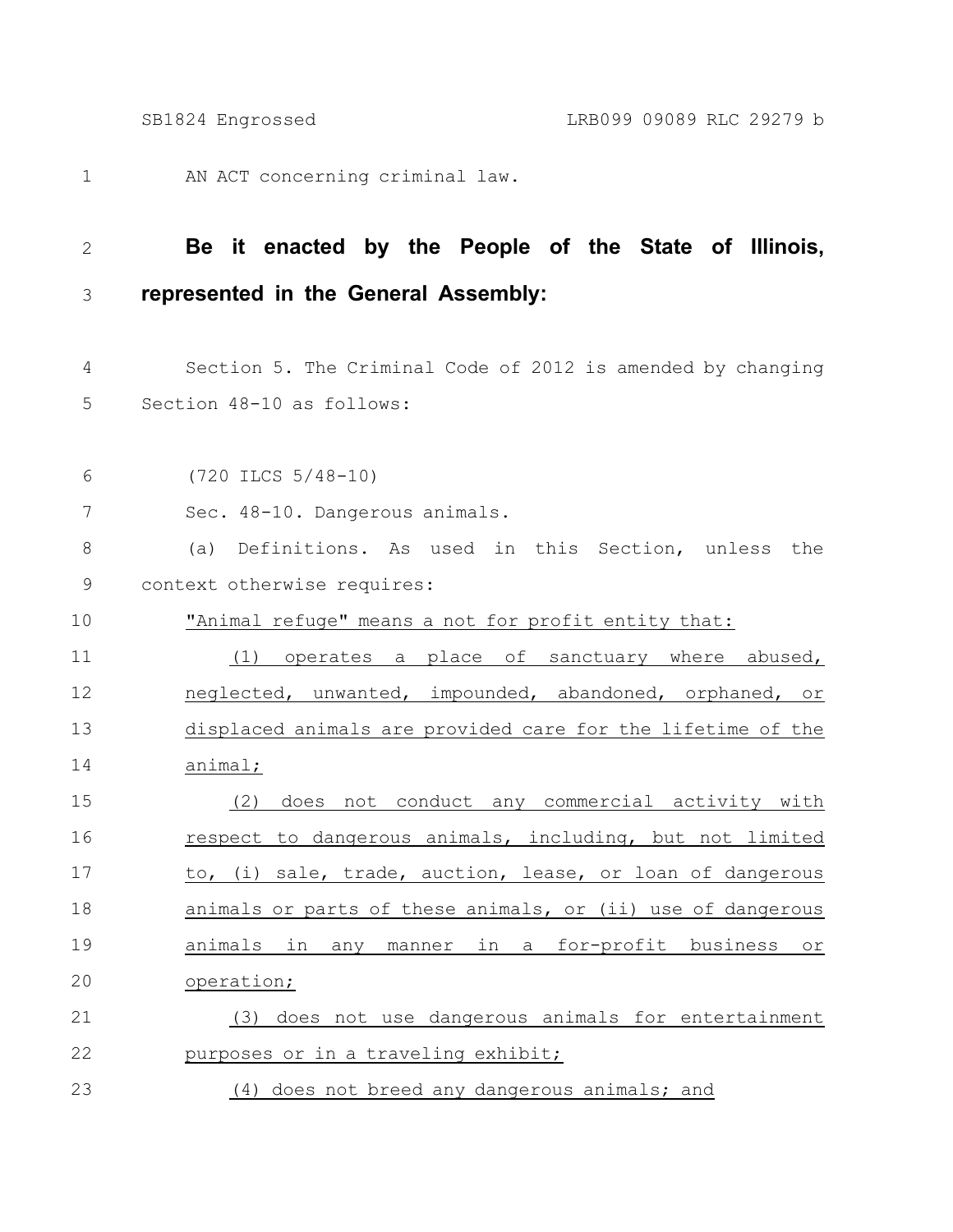SB1824 Engrossed - 2 - LRB099 09089 RLC 29279 b

(5) does not allow members of the public the opportunity to come into direct contact with dangerous animals. 1 2 3

"Dangerous animal" means a lion, tiger, leopard, ocelot, jaguar, cheetah, margay, mountain lion, lynx, bobcat, jaguarundi, bear, hyena, wolf or coyote. Dangerous animal does not mean any herptiles included in the Herptiles-Herps Act. 4 5 6 7 8

"Owner" means any person who (1) has a right of property in a dangerous animal or primate, (2) keeps or harbors a dangerous animal or primate, (3) has a dangerous animal or primate in his or her care, or (4) acts as custodian of a dangerous animal or primate. 9 10 11 12 13

"Person" means any individual, firm, association, partnership, corporation, or other legal entity, any public or private institution, the State, or any municipal corporation or political subdivision of the State. 14 15 16 17

"Primate" means a nonhuman member of the order primate, including but not limited to chimpanzee, gorilla, orangutan, bonobo, gibbon, monkey, lemur, loris, aye-aye, and tarsier. 18 19 20 21

(b) Dangerous animal or primate offense. No person shall have a right of property in, keep, harbor, care for, act as custodian of or maintain in his or her possession any dangerous animal or primate except at a properly maintained zoological park, federally licensed exhibit, circus, 22 23 24 25 26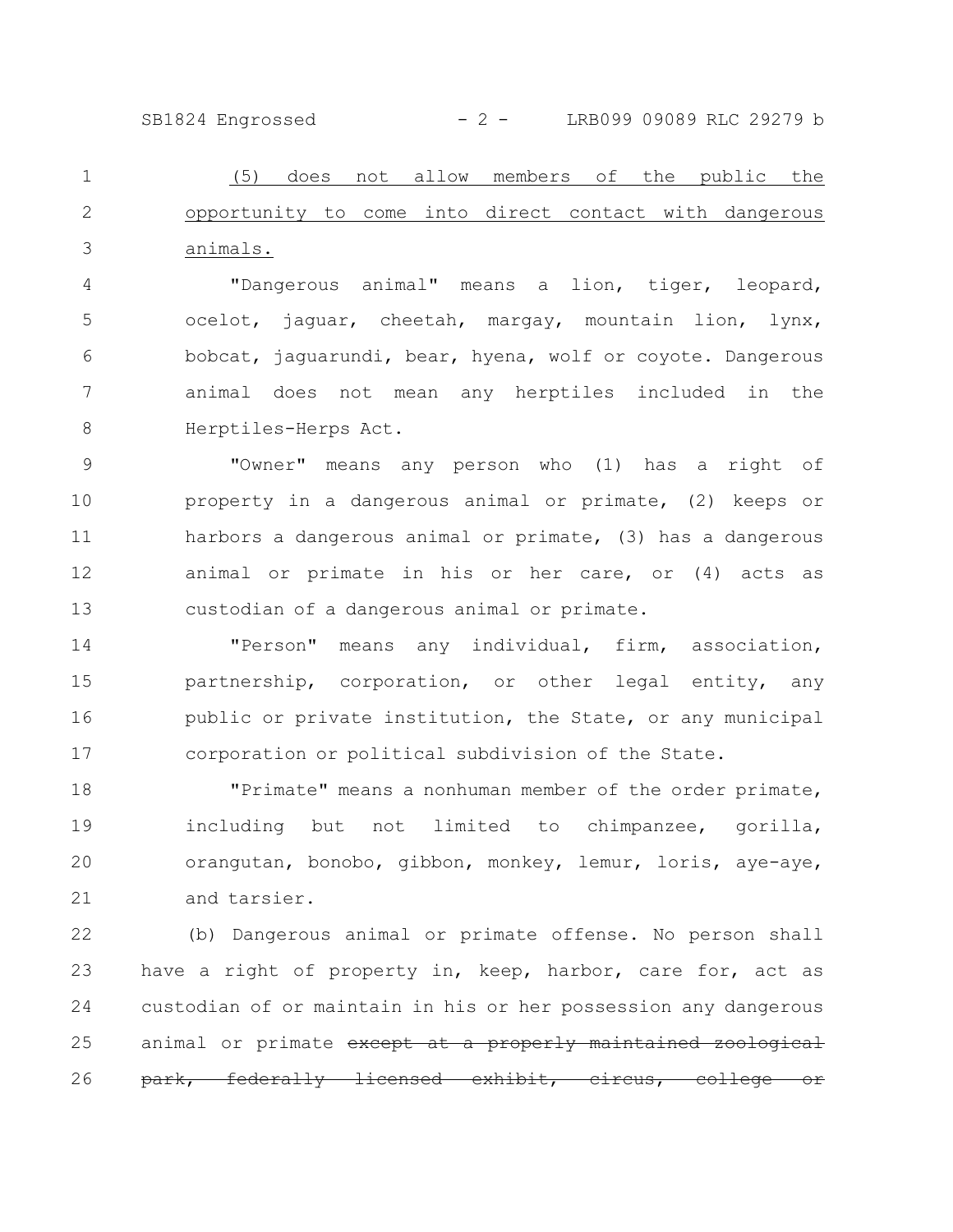iversity, scientific institution, research erinary hospital, hound running area, or animal escape-proof enclosure. 1 2 3

(c) Exemptions.

4

(1) This Section does not prohibit a person who had lawful possession of a primate before January 1, 2011, from continuing to possess that primate if the person registers the animal by providing written notification to the local animal control administrator on or before April 1, 2011. The notification shall include: 5 6 7 8 9 10

(A) the person's name, address, and telephone number; and 11 12

(B) the type of primate, the age, a photograph, a description of any tattoo, microchip, or other identifying information, and a list of current inoculations. 13 14 15 16

(2) This Section does not prohibit a person who is permanently disabled with a severe mobility impairment from possessing a single capuchin monkey to assist the person in performing daily tasks if: 17 18 19 20

(A) the capuchin monkey was obtained from and trained at a licensed nonprofit organization described in Section 501(c)(3) of the Internal Revenue Code of 1986, the nonprofit tax status of which was obtained on the basis of a mission to improve the quality of life of severely mobility-impaired individuals; and 21 22 23 24 25 26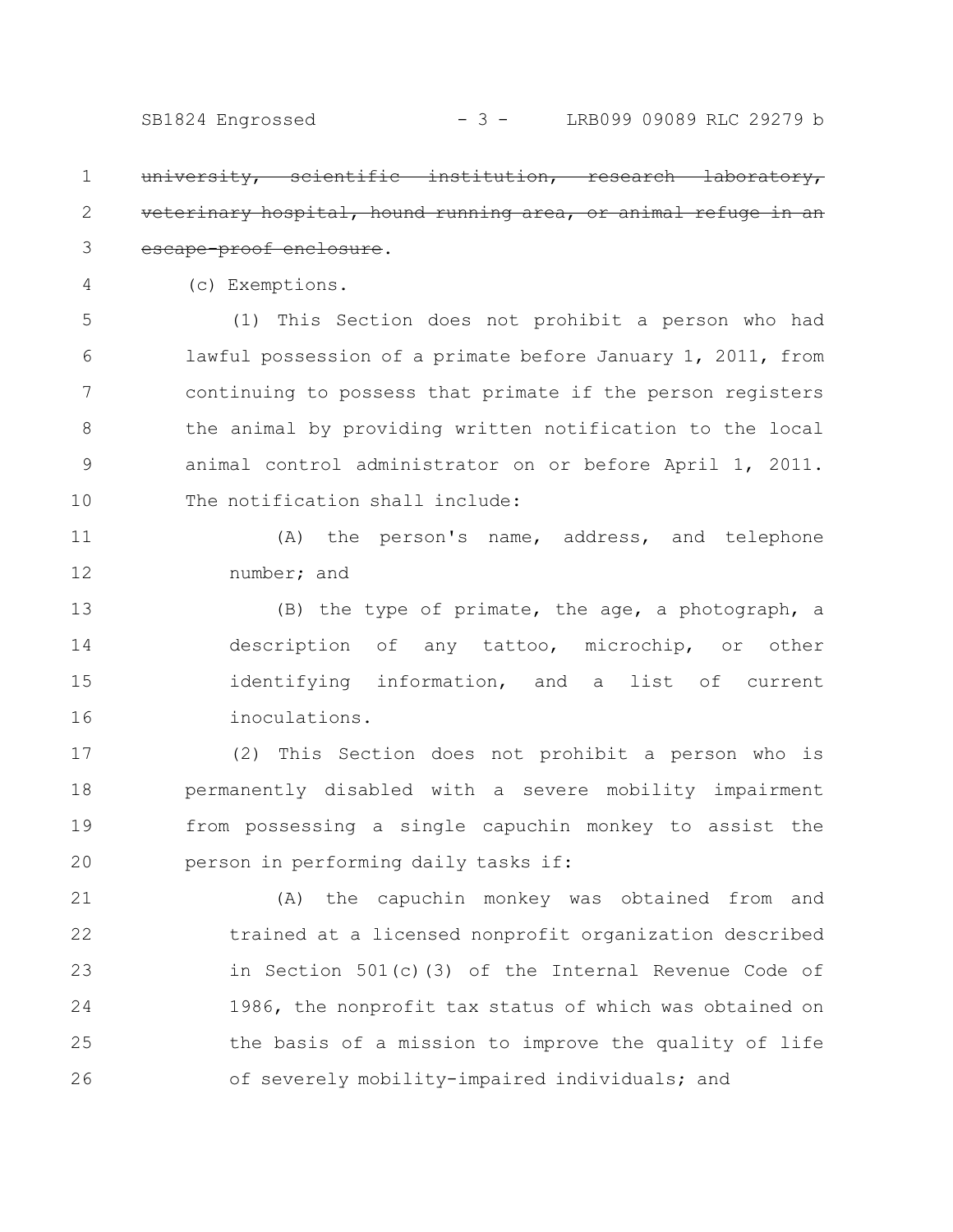SB1824 Engrossed - 4 - LRB099 09089 RLC 29279 b

(B) the person complies with the notification requirements as described in paragraph (1) of this subsection (c). 1 2 3

(3) This Section does not apply to a properly maintained zoological park accredited by the Association of Zoos and Aquariums (AZA), circus, college or university, scientific institution, research laboratory, veterinary hospital, hound running area, or animal refuge. 4 5 6 7 8

(4) This Section does not apply to a properly maintained zoological park operated by a municipality, county, park district, conservation district, forest preserve district, or this State. 9 10 11 12

(5) This Section does not prohibit a person who possesses a Class C exhibitor license from the U.S. Department of Agriculture from possessing a dangerous animal or primate; however, after the effective date of this amendatory Act of the 99th General Assembly, the person may not breed or otherwise acquire a dangerous animal other than an ocelot, margay, lynx, bobcat, jaguarundi, hyena, wolf, or coyote. 13 14 15 16 17 18 19 20

(6) This Section does not prohibit any motion picture or television production company from employing or contracting with a dealer or exhibitor licensed under Section 2133 of the federal Animal Welfare Act (7 U.S.C. 2133) or with a carrier, intermediate handler, or unlicensed exhibitor registered under Section 2136 of that 21 22 23 24 25 26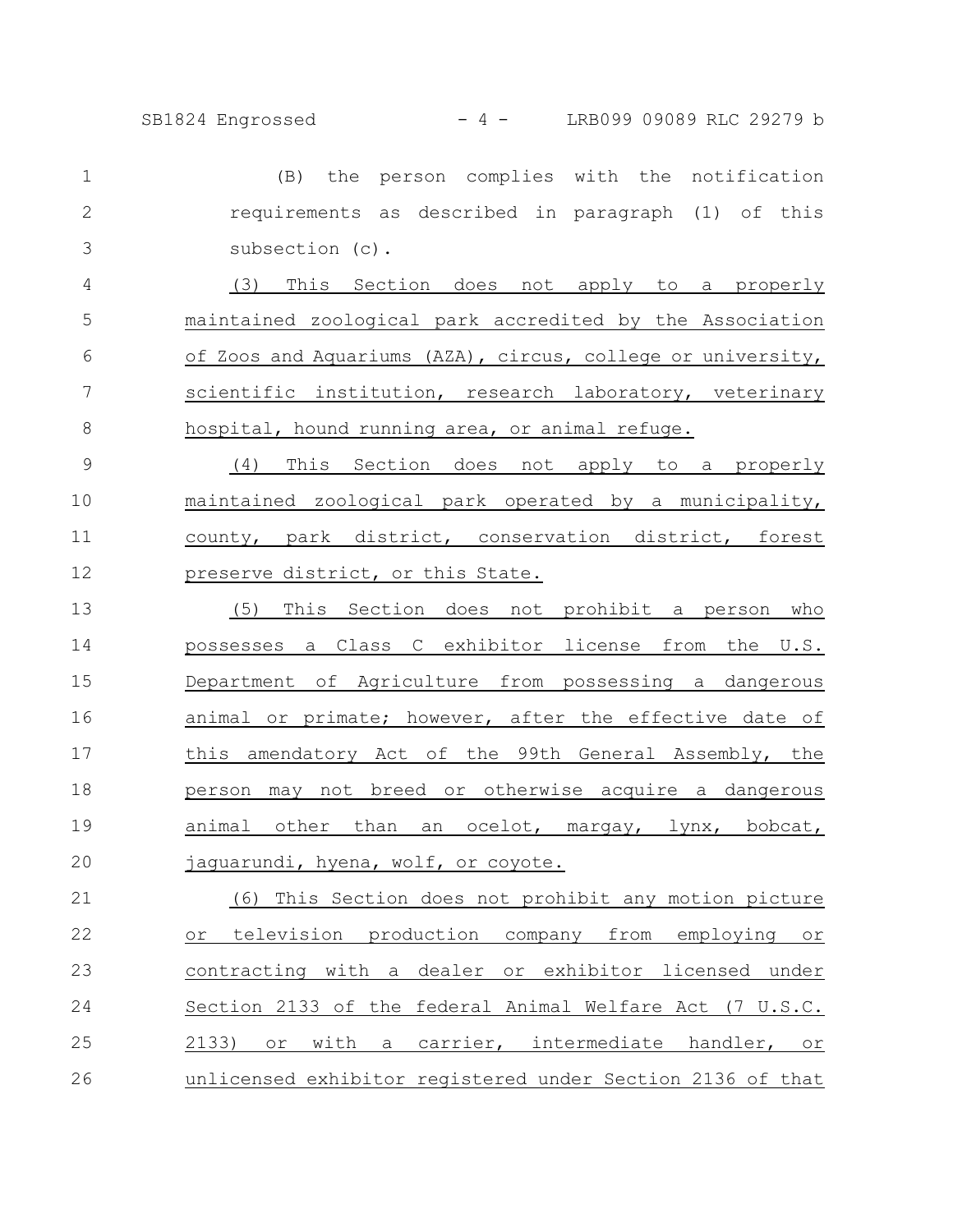SB1824 Engrossed - 5 - LRB099 09089 RLC 29279 b

Act (7 U.S.C. 2136) for the transportation, purchase, exhibition, or use of dangerous animals in its motion picture or television production. 1 2 3

(d) A person who registers a primate shall notify the local animal control administrator within 30 days of a change of address. If the person moves to another locality within the State, the person shall register the primate with the new local animal control administrator within 30 days of moving by providing written notification as provided in paragraph (1) of subsection (c) and shall include proof of the prior registration. 4 5 6 7 8 9 10 11

(e) A person who registers a primate shall notify the local animal control administrator immediately if the primate dies, escapes, or bites, scratches, or injures a person. 12 13 14

(f) It is no defense to a violation of subsection (b) that the person violating subsection (b) has attempted to domesticate the dangerous animal. If there appears to be imminent danger to the public, any dangerous animal found not in compliance with the provisions of this Section shall be subject to seizure and may immediately be placed in an approved facility. Upon the conviction of a person for a violation of subsection  $(b)$ , the animal with regard to which the conviction was obtained shall be confiscated and placed in an approved facility, with the owner responsible for all costs connected with the seizure and confiscation of the animal. Approved facilities include, but are not limited to, a zoological park, 15 16 17 18 19 20 21 22 23 24 25 26